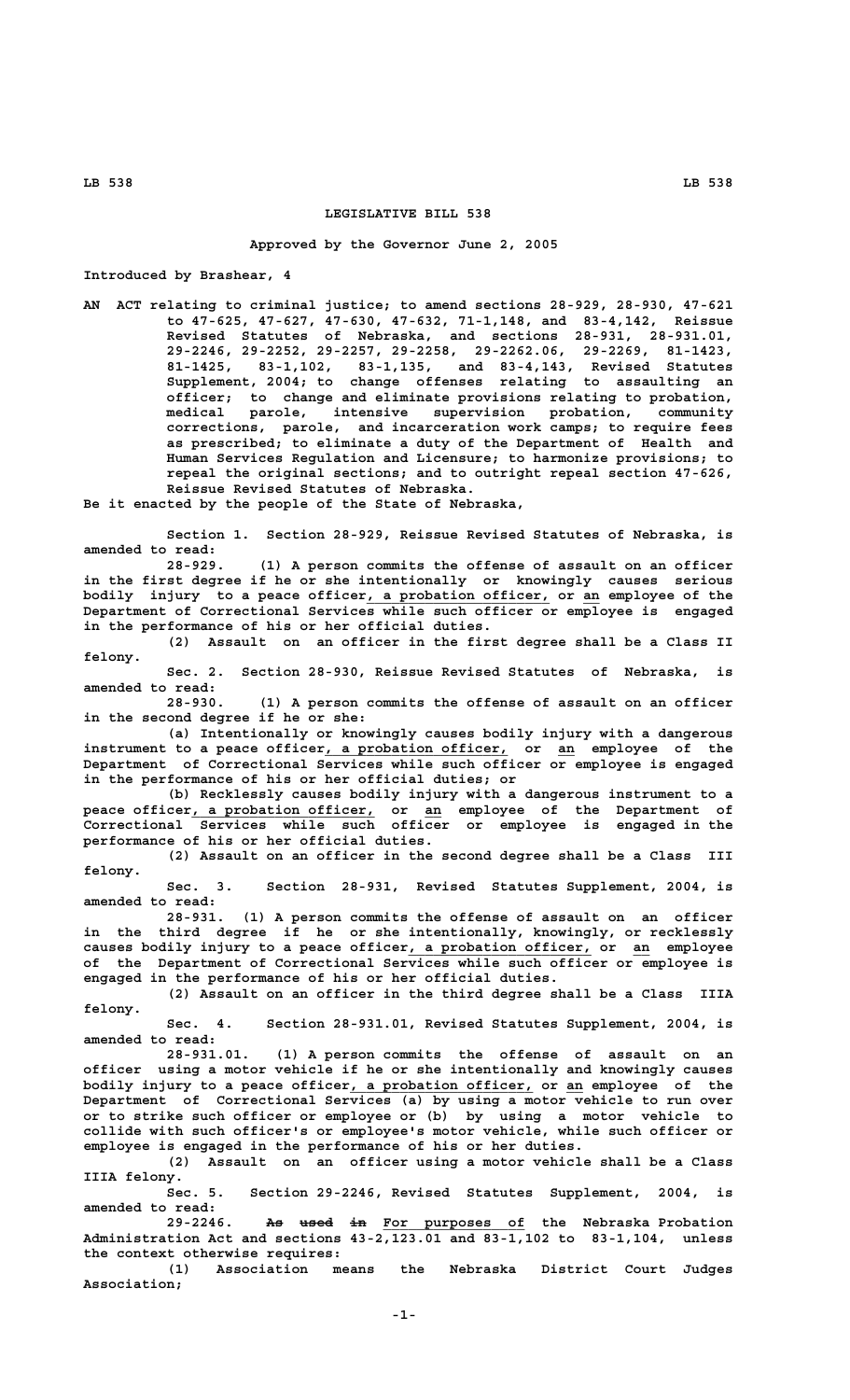**(2) Court means a district court, county court, or juvenile court,** except a separate juvenile court as defined in section 43-245;

**(3) Office means the Office of Probation Administration;**

**(4) Probation means a sentence under which a person found guilty of a crime upon verdict or plea or adjudicated delinquent or in need of special supervision is released by a court subject to conditions imposed by the court and subject to supervision;**

**(5) Probationer means a person sentenced to probation;**

**(6) Probation officer means an employee of the system who supervises probationers and conducts presentence, predisposition, or other investigations as may be required by law or directed by a court in which he or she is serving \_\_\_\_\_\_\_\_\_\_\_\_\_\_\_\_\_\_\_\_\_\_\_\_\_\_\_\_\_\_\_\_\_\_\_\_\_\_\_\_\_\_\_\_\_\_\_\_\_\_\_\_\_\_\_\_\_\_\_\_\_\_\_\_\_\_\_\_\_\_\_\_\_\_\_\_\_ or performs such other duties as authorized pursuant to section 29-2258, except unpaid volunteers from the community;**

**(7) Juvenile probation officer means any probation officer who supervises probationers of a separate juvenile court;**

**(8) Juvenile intake probation officer means an employee of the system who is called upon by a law enforcement officer in accordance with section 43-250 to make a decision regarding the furtherance of a juvenile's detention;**

**(9) Chief probation officer means the probation officer in charge of a probation district;**

(10) System means the Nebraska Probation System; and

**(11) Administrator means the probation administrator; and \_\_\_\_\_**

 **\_\_\_\_\_\_\_\_\_\_\_\_\_\_\_\_\_\_\_\_\_\_\_\_\_\_\_\_\_\_\_\_\_\_\_\_\_\_\_\_\_\_\_\_\_\_\_\_\_\_\_\_\_\_\_\_\_\_\_\_\_\_\_\_\_\_\_\_ (12) Non-probation-based program or service means a program or \_\_\_\_\_\_\_\_\_\_\_\_\_\_\_\_\_\_\_\_\_\_\_\_\_\_\_\_\_\_\_\_\_\_\_\_\_\_\_\_\_\_\_\_\_\_\_\_\_\_\_\_\_\_\_\_\_\_\_\_\_\_\_\_\_\_\_\_\_\_\_\_\_\_\_\_\_\_ service established within the district, county, or juvenile courts and \_\_\_\_\_\_\_\_\_\_\_\_\_\_\_\_\_\_\_\_\_\_\_\_\_\_\_\_\_\_\_\_\_\_\_\_\_\_\_\_\_\_\_\_\_\_\_\_\_\_\_\_\_\_\_\_\_\_\_\_\_\_\_\_\_\_\_\_\_\_\_\_\_\_\_\_\_\_ provided to individuals not sentenced to probation who have been charged with \_\_\_\_\_\_\_\_\_\_\_\_\_\_\_\_\_\_\_\_\_\_\_\_\_\_\_\_\_\_\_\_\_\_\_\_\_\_\_\_\_\_\_\_\_\_\_\_\_\_\_\_\_\_\_\_\_\_\_\_\_\_\_\_\_\_\_\_\_\_\_\_\_\_\_\_\_\_ or convicted of a crime for the purpose of diverting the individual from \_\_\_\_\_\_\_\_\_\_\_\_\_\_\_\_\_\_\_\_\_\_\_\_\_\_\_\_\_\_\_\_\_\_\_\_\_\_\_\_\_\_\_\_\_\_\_\_\_\_\_\_\_\_\_\_\_\_\_\_\_\_\_\_\_\_\_\_\_\_\_\_\_\_\_\_\_\_ incarceration or to provide treatment for issues related to the individual's \_\_\_\_\_\_\_\_\_\_\_\_\_\_\_\_\_\_\_\_\_\_\_\_\_\_\_\_\_\_\_\_\_\_\_\_\_\_\_\_\_\_\_\_\_\_\_\_\_\_\_\_\_\_\_\_\_\_\_\_\_\_\_\_\_\_\_\_\_\_\_\_\_\_\_\_\_\_ criminogenic needs. Non-probation-based programs or services include, but are** not limited to, drug court programs established pursuant to section 24-1302 and the treatment of problems relating to substance abuse, mental health, sex  **\_\_\_\_\_\_\_\_\_\_\_\_\_\_\_\_\_\_\_\_\_\_\_\_\_\_\_\_\_\_ offenses, or domestic violence.**

Sec. 6. Any interlocal agreement authorized by subdivision (16) of  **\_\_\_\_\_\_\_\_\_\_\_\_\_\_\_\_\_\_\_\_\_\_\_\_\_\_\_\_\_\_\_\_\_\_\_\_\_\_\_\_\_\_\_\_\_\_\_\_\_\_\_\_\_\_\_\_\_\_\_\_\_\_\_\_\_\_\_\_\_\_\_\_\_\_\_\_\_\_ section 29-2252 shall require the political subdivision party to the agreement \_\_\_\_\_\_\_\_\_\_\_\_\_\_\_\_\_\_\_\_\_\_\_\_\_\_\_\_\_\_\_\_\_\_\_\_\_\_\_\_\_\_\_\_\_\_\_\_\_\_\_\_\_\_\_\_\_\_\_\_\_\_\_\_\_\_\_\_\_\_\_\_\_\_\_\_\_\_ to provide sufficient resources to cover all costs associated with the**  $\overline{p}$  participation of probation personnel or use of probation resources other than  **\_\_\_\_\_\_\_\_\_\_\_\_\_\_\_\_\_\_\_\_\_\_\_\_\_\_\_\_\_\_\_\_\_\_\_\_\_\_\_\_\_\_\_\_\_\_\_\_\_\_\_\_\_\_\_\_\_\_\_\_\_\_\_\_\_\_\_\_\_\_\_\_\_\_\_\_\_\_ costs covered by funds provided pursuant to section 29-2262.07 or substance \_\_\_\_\_\_\_\_\_\_\_\_\_\_\_\_\_\_\_\_\_\_\_\_\_\_\_\_\_\_\_\_\_\_\_\_\_\_\_\_\_\_\_\_\_\_\_\_\_\_\_\_\_\_\_\_\_\_\_\_\_\_\_\_\_\_\_\_\_\_\_\_\_\_\_\_\_\_ abuse treatment costs covered by funds appropriated to the Community \_\_\_\_\_\_\_\_\_\_\_\_\_\_\_\_\_\_\_\_\_\_\_\_\_\_\_\_\_\_\_\_\_\_\_\_\_ Corrections Council for such purpose.**

**Sec. 7. Section 29-2252, Revised Statutes Supplement, 2004, is amended to read:**

**29-2252. The administrator shall:**

**(1) Supervise and administer the office;**

**(2) Establish and maintain policies, standards, and procedures for the system, with the concurrence of the Supreme Court;**

**(3) Prescribe and furnish such forms for records and reports for the system as shall be deemed necessary for uniformity, efficiency, and statistical accuracy;**

**(4) Establish minimum qualifications for employment as a probation officer in this state and establish and maintain such additional qualifications as he or she deems appropriate for appointment to the system. Qualifications for probation officers shall be established in accordance with subsection (4) of section 29-2253. An ex-offender released from a penal complex or a county jail may be appointed to a position of deputy probation or** Such ex-offender shall maintain a record free of arrests, **except for minor traffic violations, for one year immediately preceding his or her appointment;**

**(5) Establish and maintain advanced periodic inservice training requirements for the system;**

**(6) Cooperate with all agencies, public or private, which are concerned with treatment or welfare of persons on probation;**

**(7) Organize and conduct training programs for probation officers;**

**(8) Collect, develop, and maintain statistical information concerning probationers, probation practices, and the operation of the system; (9) Interpret the probation program to the public with a view toward**

**developing a broad base of public support; (10) Conduct research for the purpose of evaluating and improving**

**the effectiveness of the system; (11) Adopt and promulgate such rules and regulations as may be necessary or proper for the operation of the office or system;**

**(12) Transmit a report during each even-numbered year to the Supreme** Court on the operation of the office for the preceding two calendar years<sub>r</sub>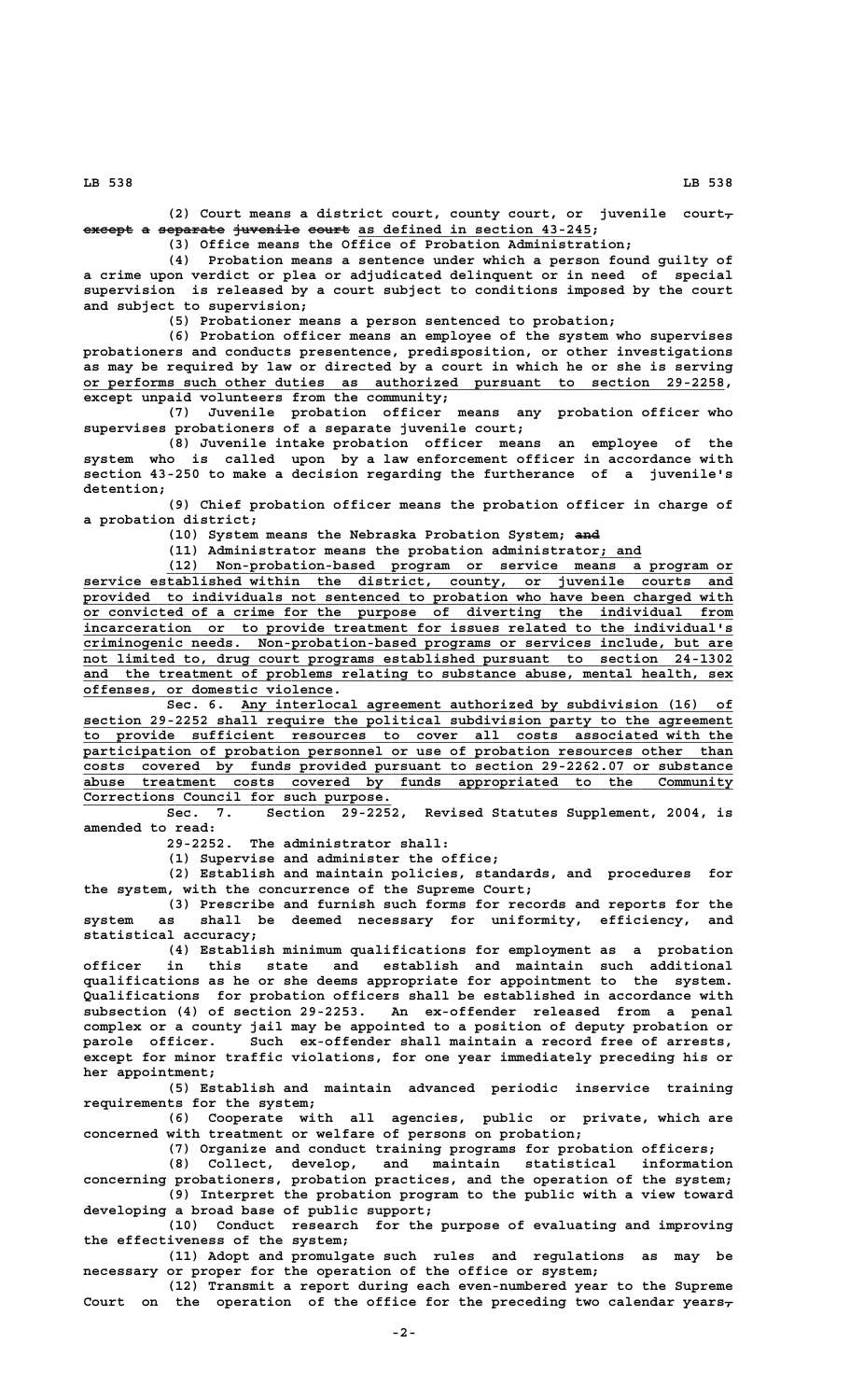**————— \_\_\_\_\_\_\_\_\_\_\_\_\_\_\_\_\_\_\_\_\_\_\_\_\_\_\_\_\_\_\_\_\_\_\_\_\_\_\_\_\_\_\_\_\_\_\_\_\_\_\_\_\_\_\_\_\_\_\_\_\_\_\_\_\_\_\_\_\_\_\_\_ which which shall include a historical analysis of probation officer workload, \_\_\_\_\_\_\_\_\_\_\_\_\_\_\_\_\_\_\_\_\_\_\_\_\_\_\_\_\_\_\_\_\_\_\_\_\_\_\_\_\_\_\_\_\_\_\_\_\_\_\_\_\_\_\_\_\_\_\_\_\_\_\_\_\_\_\_\_\_\_\_\_\_\_\_\_\_\_ including participation in non-probation-based programs and services. The report shall be transmitted by the Supreme Court to the Governor and the Clerk of the Legislature;**

**(13) Administer the payment by the state of all salaries, travel, and actual and necessary expenses incident to the conduct and maintenance of the office;**

**(14) In consultation with the Community Corrections Council, use the funds provided under section 29-2262.07 to augment operational or personnel costs associated with the development, implementation, and evaluation of \_\_\_\_\_\_\_\_\_\_\_\_\_\_\_\_\_\_\_\_\_\_\_\_\_\_\_\_\_\_\_\_\_\_\_\_\_\_\_\_\_ enhanced probation-based programs and non-probation-based programs and \_\_\_\_\_\_\_\_\_\_\_\_\_\_\_\_\_\_\_\_\_\_\_\_\_\_\_\_\_\_\_\_\_\_\_\_\_\_\_\_\_\_\_\_\_\_\_\_\_\_\_\_\_\_\_\_\_\_\_\_\_\_\_\_\_\_\_\_\_\_\_\_\_\_\_\_\_\_ services in which probation personnel or probation resources are utilized \_\_\_\_\_\_\_\_\_\_\_\_\_\_\_\_\_\_\_\_\_\_\_\_\_\_\_\_\_\_\_\_\_\_\_\_\_\_\_\_\_\_\_\_\_\_\_\_\_\_\_\_\_\_\_\_\_\_\_\_\_\_\_\_\_\_\_\_\_\_\_\_\_\_\_\_\_\_ pursuant to an interlocal agreement authorized by subdivision (16) of this \_\_\_\_\_\_\_ section and to purchase services to provide such programs aimed at enhancing \_\_\_\_\_\_\_\_\_\_\_\_\_\_\_\_\_\_\_\_\_\_\_\_\_\_\_\_\_\_\_\_\_\_\_\_\_\_\_\_\_\_\_ adult probationer or non-probation-based program participant supervision in** the community and treatment needs of probationers<del>. Such enhanced</del> and  **\_\_\_\_\_\_\_\_\_\_\_\_\_\_\_\_\_\_\_\_\_\_\_\_\_\_\_\_\_\_\_\_\_\_\_\_\_\_\_\_\_\_\_\_\_\_\_\_\_\_\_\_ non-probation-based program participants. Enhanced probation-based programs include, but are not limited to, specialized units of supervision, related equipment purchases and training, and programs developed by or through the council that address a probationer's vocational, educational, mental health,** behavioral, or substance abuse treatment needs; and

> **\_\_\_\_\_\_\_\_\_\_\_\_\_\_\_\_\_\_\_\_\_\_\_\_\_\_\_\_\_\_\_\_\_\_\_\_\_\_\_\_\_\_\_\_\_\_\_\_\_\_\_\_\_\_\_\_\_\_\_\_\_\_\_ (15) Ensure that any risk or needs assessment instrument utilized by \_\_\_\_\_\_\_\_\_\_\_\_\_\_\_\_\_\_\_\_\_\_\_\_\_\_\_\_\_\_\_\_\_\_\_\_\_ the system be periodically validated;**

> **\_\_\_\_\_\_\_\_\_\_\_\_\_\_\_\_\_\_\_\_\_\_\_\_\_\_\_\_\_\_\_\_\_\_\_\_\_\_\_\_\_\_\_\_\_\_\_\_\_\_\_\_\_\_\_\_\_\_\_\_\_\_\_\_\_\_\_\_ (16) Have the authority to enter into interlocal agreements in which \_\_\_\_\_\_\_\_\_\_\_\_\_\_\_\_\_\_\_\_\_\_\_\_\_\_\_\_\_\_\_\_\_\_\_\_\_\_\_\_\_\_\_\_\_\_\_\_\_\_\_\_\_\_\_\_\_\_\_\_\_\_\_\_\_\_\_\_\_\_\_\_\_\_\_\_\_\_ probation resources or probation personnel may be utilized in conjunction with \_\_\_\_\_\_\_\_\_\_\_\_\_\_\_\_\_\_\_\_\_\_\_\_\_\_\_\_\_\_\_\_\_\_\_\_\_\_\_\_\_\_\_\_\_\_\_\_\_\_\_\_\_\_\_\_\_\_\_\_\_\_\_\_\_\_\_\_\_\_\_\_\_\_\_\_\_\_ or as part of non-probation-based programs and services. Any such interlocal \_\_\_\_\_\_\_\_\_\_\_\_\_\_\_\_\_\_\_\_\_\_\_\_\_\_\_\_\_\_\_\_\_\_\_\_\_\_\_\_\_\_\_\_\_\_\_\_\_\_\_\_\_\_ agreement shall comply with section 6 of this act; and**

> **\_\_\_\_ (17) Exercise all powers and perform all duties necessary and proper to carry out his or her responsibilities.**

> **Each member of the Legislature shall receive a copy of the report required by subdivision (12) of this section by making a request for it to the administrator.**

> **Sec. 8. Section 29-2257, Revised Statutes Supplement, 2004, is amended to read:**

**29-2257. The Nebraska Probation System is established which shall consist of the probation administrator, chief probation officers, probation officers, and support staff. The system shall be responsible for juvenile** intake services, for presentence and other probation investigations, and for the direct supervision of persons placed on probation, and for  **\_\_\_\_\_\_\_\_\_\_\_\_\_\_\_\_\_\_\_\_\_\_\_\_\_\_\_\_\_\_\_\_\_\_\_\_\_\_\_\_\_\_\_\_\_\_\_\_\_\_\_\_\_\_\_\_\_\_\_\_\_\_\_\_\_\_\_\_\_\_\_\_\_\_\_\_\_\_ non-probation-based programs and services authorized by an interlocal \_\_\_\_\_\_\_\_\_\_\_\_\_\_\_\_\_\_\_\_\_\_\_\_\_\_\_\_\_\_\_\_\_\_\_\_\_\_\_\_\_\_\_\_\_\_\_\_\_\_\_\_\_\_\_\_\_\_\_ agreement pursuant to subdivision (16) of section 29-2252. The system shall be sufficient in size to assure that no probation officer carries a caseload larger than is compatible with adequate probation investigation or supervision. Probation officers shall be compensated with salaries substantially equal to other state employees who have similar responsibilities.**

> **This provision for salary equalization shall apply only to probation officers and support staff and shall not apply to chief probation officers, the probation administrator, the chief deputy administrator, the deputy probation administrator, or any other similarly established management positions.**

> Section 29-2258, Revised Statutes Supplement, 2004, is **amended to read:**

**29-2258. A district probation officer shall:**

**(1) Conduct juvenile intake interviews and investigations in accordance with section 43-253 utilizing a standardized juvenile detention screening instrument described in section 43-260.01;**

**(2) Make presentence and other investigations, as may be required by law or directed by a court in which he or she is serving;**

**(3) Supervise probationers in accordance with the rules and regulations of the office and the directions of the sentencing court;**

**(4) Advise the sentencing court, in accordance with the Nebraska Probation Administration Act and such rules and regulations of the office, of violations of the conditions of probation by individual probationers;**

**(5) Advise the sentencing court, in accordance with the rules and regulations of the office and the direction of the court, when the situation of a probationer may require a modification of the conditions of probation or when a probationer's adjustment is such as to warrant termination of probation;**

**(6) Provide each probationer with a statement of the period and conditions of his or her probation;**

**(7) Whenever necessary, exercise the power of arrest as provided in**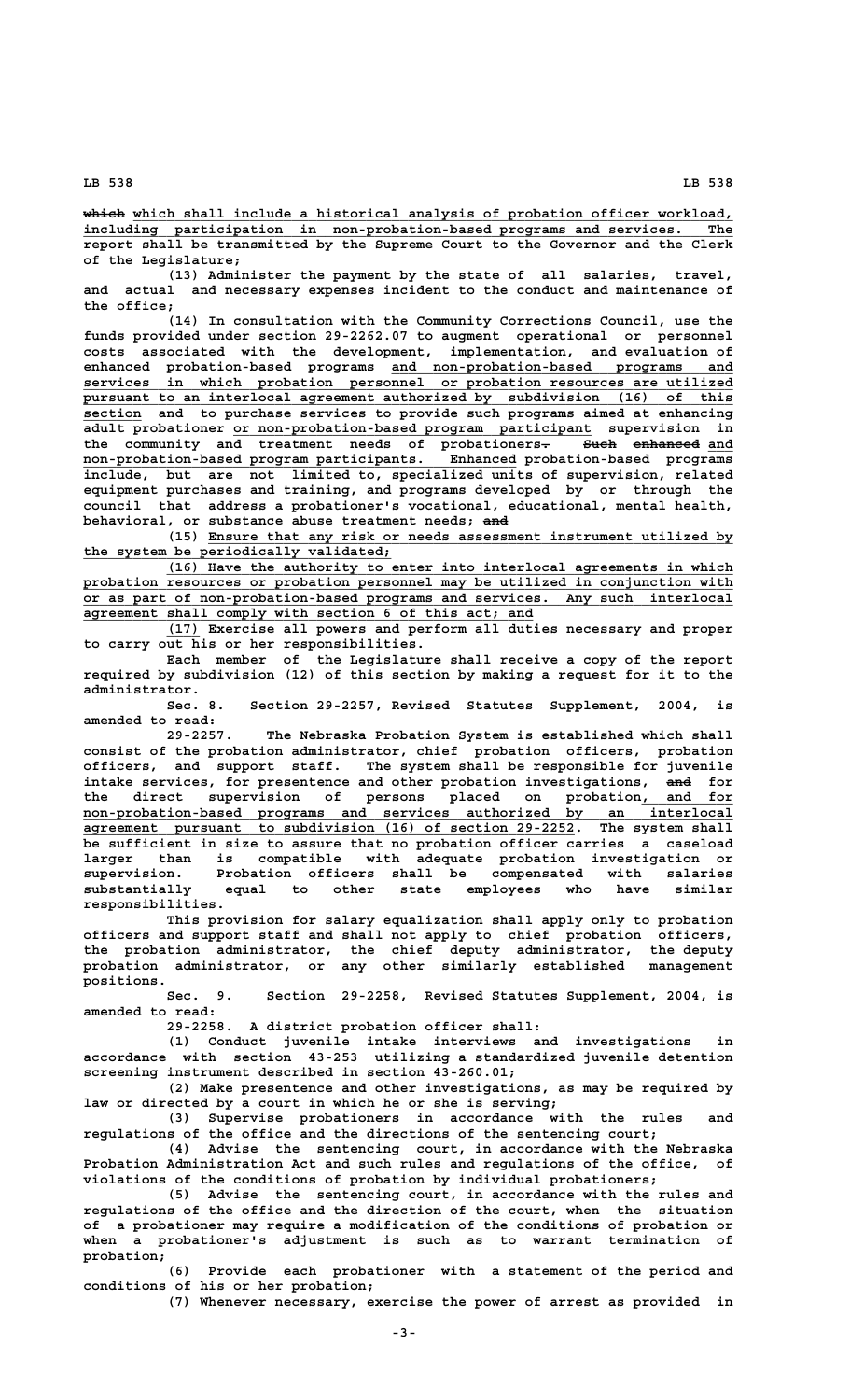**section 29-2266;**

**(8) Establish procedures for the direction and guidance of deputy probation officers under his or her jurisdiction and advise such officers in regard to the most effective performance of their duties;**

**(9) Supervise and evaluate deputy probation officers under his or her jurisdiction;**

**(10) Delegate such duties and responsibilities to a deputy probation officer as he or she deems appropriate;**

**(11) Make such reports as required by the administrator, the judges of the probation district in which he or she serves, or the Supreme Court;**

**(12) Keep accurate and complete accounts of all money or property collected or received from probationers and give receipts therefor; (13) Cooperate fully with and render all reasonable assistance to**

**other probation officers;**

**(14) In counties with a population of less than twenty-five thousand people, participate in pretrial diversion programs established pursuant to sections 29-3601 to 29-3604 and juvenile pretrial diversion programs established pursuant to sections 43-260.02 to 43-260.07 as requested by judges of the probation district in which he or she serves, except that participation in such programs shall not require appointment of additional personnel and shall be consistent with the probation officer's current caseload;**

 **\_\_\_\_\_\_\_\_\_\_\_\_\_\_\_\_\_\_\_\_\_\_\_\_\_\_\_\_\_\_\_\_\_\_\_\_\_\_\_\_\_\_\_\_\_\_\_\_\_\_\_\_\_\_\_\_\_\_\_\_\_\_\_ (15) Participate, at the direction of the probation administrator** pursuant to an interlocal agreement which meets the requirements of section 6  **\_\_\_\_\_\_\_\_\_\_\_\_\_\_\_\_\_\_\_\_\_\_\_\_\_\_\_\_\_\_\_\_\_\_\_\_\_\_\_\_\_\_\_\_\_\_\_\_\_\_\_\_\_\_\_\_\_\_ of this act, in non-probation-based programs and services;**

 **\_\_\_\_ (16) Perform such other duties not inconsistent with the Nebraska Probation Administration Act or the rules and regulations of the office as a court may from time to time direct; and**

 **———— \_\_\_\_ (16) (17) Exercise all powers and perform all duties necessary and proper to carry out his or her responsibilities.**

**Sec. 10. Section 29-2262.06, Revised Statutes Supplement, 2004, is amended to read:**

**29-2262.06. (1) Except as otherwise provided in this section, whenever a district court or county court sentences an adult offender to probation, the court shall require the probationer to pay a one-time administrative enrollment fee and thereafter a monthly probation programming fee.**

 **\_\_\_\_\_\_\_\_\_\_\_\_\_\_\_\_\_\_\_\_\_\_\_\_\_\_\_\_\_\_\_\_\_\_\_\_\_\_\_\_\_\_\_\_\_\_\_\_\_\_\_\_\_\_\_\_\_\_\_\_\_\_\_\_\_\_\_\_ (2) Participants in non-probation-based programs or services in** which probation personnel or probation resources are utilized pursuant to an  **\_\_\_\_\_\_\_\_\_\_\_\_\_\_\_\_\_\_\_\_\_\_\_\_\_\_\_\_\_\_\_\_\_\_\_\_\_\_\_\_\_\_\_\_\_\_\_\_\_\_\_\_\_\_\_\_\_\_\_\_\_\_\_\_\_\_\_\_\_\_\_\_\_\_\_\_\_\_ interlocal agreement authorized by subdivision (16) of section 29-2252 and in** which all or a portion of the costs of such probation personnel or such  **\_\_\_\_\_\_\_\_\_\_\_\_\_\_\_\_\_\_\_\_\_\_\_\_\_\_\_\_\_\_\_\_\_\_\_\_\_\_\_\_\_\_\_\_\_\_\_\_\_\_\_\_\_\_\_\_\_\_\_\_\_\_\_\_\_\_\_\_\_\_\_\_\_\_\_\_\_\_ probation resources are covered by funds provided pursuant to section \_\_\_\_\_\_\_\_\_\_\_\_\_\_\_\_\_\_\_\_\_\_\_\_\_\_\_\_\_\_\_\_\_\_\_\_\_\_\_\_\_\_\_\_\_\_\_\_\_\_\_\_\_\_\_\_\_\_\_\_\_\_\_\_\_\_\_\_\_\_\_\_\_\_\_\_\_\_ 29-2262.07 shall pay the one-time administrative enrollment fee described in \_\_\_\_\_\_\_\_\_\_\_\_\_\_\_\_\_\_\_\_\_\_\_\_\_\_\_\_\_\_\_\_\_\_\_\_\_\_\_\_\_\_\_\_\_\_\_\_\_\_\_\_\_\_\_\_\_\_\_\_\_\_\_\_\_\_\_\_\_\_\_\_\_\_\_\_\_\_ subdivision (3)(a) of this section and the monthly probation programming fee \_\_\_\_\_\_\_\_\_\_\_\_\_\_\_\_\_\_\_\_\_\_\_\_\_\_\_\_\_\_\_\_\_\_\_\_\_\_\_\_\_\_\_\_\_\_\_\_\_\_\_\_\_\_\_\_\_\_\_\_\_\_\_\_\_\_\_\_\_\_\_\_\_\_\_\_\_\_ described in subdivision (3)(c) of this section. In addition, the provisions \_\_\_\_\_\_\_\_\_\_\_\_\_\_\_\_\_\_\_\_\_\_\_\_\_\_\_\_\_\_\_\_\_\_\_\_\_\_\_\_\_\_\_\_\_\_\_\_\_\_\_\_\_\_\_\_\_\_\_\_\_\_\_\_\_\_\_\_\_\_\_\_\_\_\_\_\_\_ of subsections (4), (7), and (10) of this section applicable to probationers \_\_\_\_\_\_\_\_\_\_\_\_\_\_\_\_\_\_\_\_\_\_\_\_\_\_\_\_\_\_\_\_\_\_\_\_\_\_\_\_\_\_\_\_\_\_\_\_\_\_\_\_\_\_\_\_\_\_\_\_\_\_\_\_\_\_\_\_\_\_\_\_\_\_\_\_\_\_ apply to participants in non-probation-based programs or services. Any \_\_\_\_\_\_\_\_\_\_\_\_\_\_\_\_\_\_\_\_\_\_\_\_\_\_\_\_\_\_\_\_\_\_\_\_\_\_\_\_\_\_\_\_\_\_\_\_\_\_\_\_\_\_\_\_\_\_\_\_\_\_\_\_\_\_\_\_\_\_\_\_\_\_\_\_\_\_ participant in a non-probation-based program or service who defaults on the** payment of any such fees may, at the discretion of the court, be subject to  **\_\_\_\_\_\_\_\_\_\_\_\_\_\_\_\_\_\_\_\_\_\_\_\_\_\_\_\_\_\_\_\_\_\_\_\_\_\_\_\_\_\_\_\_\_\_\_\_\_\_\_\_\_\_\_\_\_\_\_\_\_\_\_\_\_\_\_\_\_\_\_\_\_\_\_\_\_\_ removal from such non-probation-based program or service. This subdivision \_\_\_\_\_\_\_\_\_\_\_\_\_\_\_\_\_\_\_\_\_\_\_\_\_\_\_\_\_\_\_\_\_\_\_\_\_\_\_\_\_\_\_\_\_\_\_\_\_\_\_\_\_\_\_\_\_\_\_\_\_\_\_\_\_\_\_\_\_\_\_\_\_\_\_\_\_\_ does not preclude a court or other governmental entity from charging \_\_\_\_\_\_\_\_\_\_\_\_\_\_\_\_\_\_\_\_\_\_\_\_\_\_\_\_\_\_\_\_\_\_\_\_\_\_\_\_\_\_\_\_\_\_\_\_\_\_\_\_\_\_\_\_\_\_\_\_\_\_\_\_\_\_\_\_\_\_\_\_\_\_\_\_\_\_ additional local fees for participation in such non-probation-based programs \_\_\_\_\_\_\_\_\_\_\_\_\_\_\_\_\_\_\_\_\_\_\_\_\_\_\_\_\_\_\_\_\_\_\_\_\_\_\_\_\_\_\_\_\_\_\_\_\_\_\_\_\_\_\_\_\_\_\_\_\_\_\_\_\_\_\_\_\_\_\_\_ and services or other similar non-probation-based programs and services.**

 **——— \_\_\_ (2) (3) The court shall establish the administrative enrollment fee and monthly probation programming fees as follows:**

**(a) Adult probationers placed on either probation or intensive \_\_\_\_\_\_\_\_\_\_\_\_\_\_\_\_\_\_\_\_\_\_\_\_\_\_\_\_\_\_\_\_\_\_\_\_\_\_\_\_\_\_\_\_\_\_\_\_\_\_\_\_\_\_ supervision probation and participants in non-probation-based programs or \_\_\_\_\_\_\_\_ services shall pay a one-time administrative enrollment fee of thirty dollars. The fee shall be paid in a lump sum upon the beginning of probation \_\_\_\_\_\_\_\_\_\_\_\_\_\_\_\_\_\_\_\_\_\_\_\_\_\_\_\_\_\_\_\_\_\_\_\_\_\_\_\_\_\_\_\_\_\_\_\_\_\_\_\_\_\_\_\_\_\_\_\_ supervision or participation in a non-probation-based program or service;**

**(b) Adult probationers placed on probation shall pay a monthly probation programming fee of twenty-five dollars, not later than the tenth day of each month, for the duration of probation; and**

**(c) Adult probationers placed on intensive supervision probation and \_\_\_** participants in non-probation-based programs or services shall pay a monthly **probation programming fee of thirty-five dollars, not later than the tenth day** of each month, for the duration of probation or participation in a  **\_\_\_\_\_\_\_\_\_\_\_\_\_\_\_\_\_\_\_\_\_\_\_\_\_\_\_\_\_\_\_\_\_\_\_\_\_\_ non-probation-based program or service.**

 **——— \_\_\_ (3) (4) The court shall waive payment of the monthly probation programming fees in whole or in part if after a hearing a determination is made that such payment would constitute an undue hardship on the offender due to limited income, employment or school status, or physical or mental handicap. Such waiver shall be in effect only during the period of time that**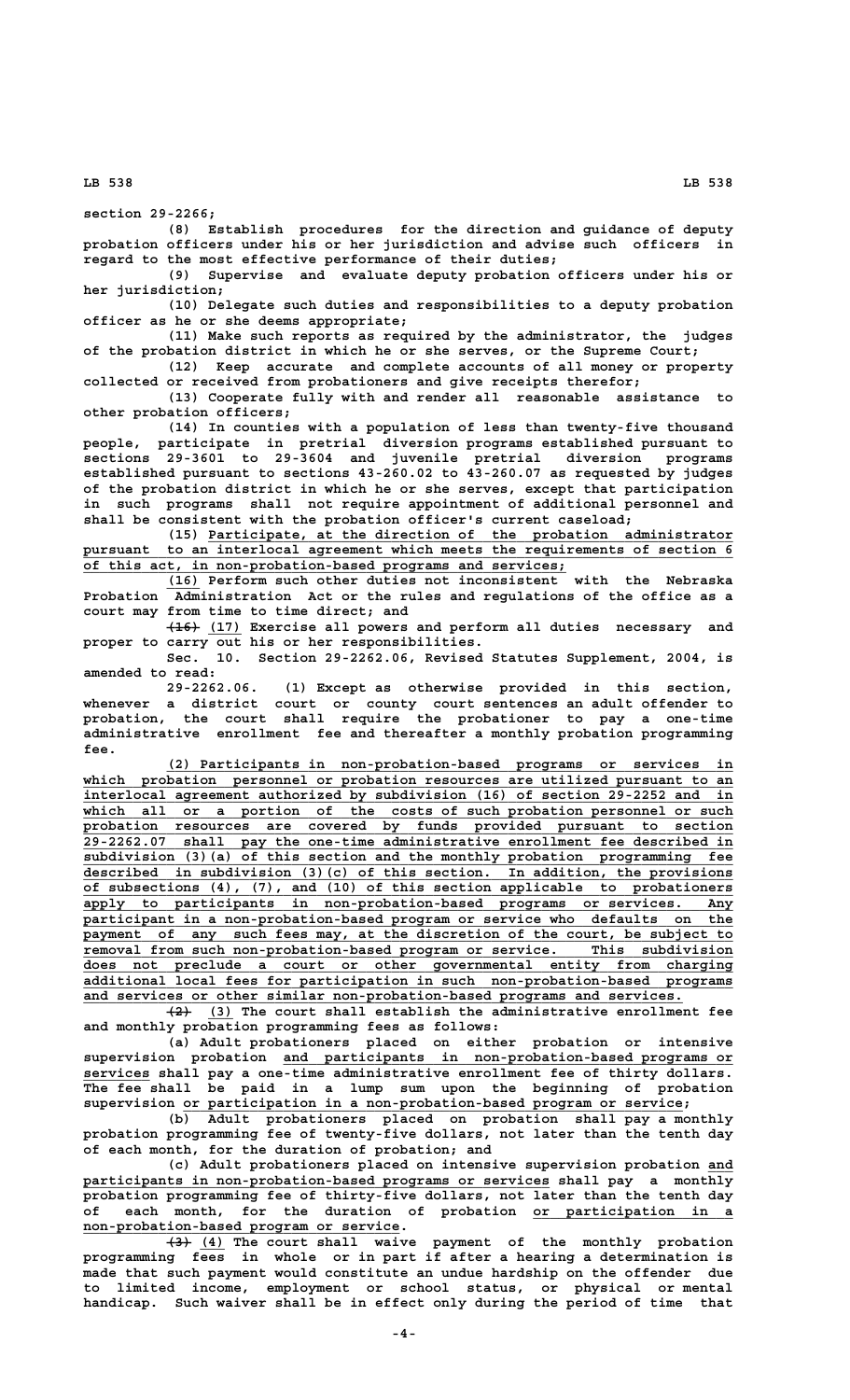**\_\_\_\_\_\_\_\_\_\_\_\_\_\_\_\_\_\_\_\_\_\_\_\_\_\_\_\_\_\_\_\_\_\_\_\_\_\_\_\_\_\_\_\_\_\_\_\_\_\_\_\_\_\_\_\_\_\_ the probationer or participant in a non-probation-based program or service is unable to pay his or her monthly probation programming fee.**

 $\overline{(4)}$  (5) If a probationer defaults in the payment of monthly **probation programming fees or any installment thereof, the court may revoke his or her probation for nonpayment, except that probation shall not be revoked nor shall the offender be imprisoned for such nonpayment if the probationer is financially unable to make the payment, if he or she so states to the court in writing under oath, and if the court so finds after a hearing.**

 **——— \_\_\_ (5) (6) If the court determines that the default in payment ——— \_\_\_ described in subsection (4) (5) of this section was not attributable to a deliberate refusal to obey the order of the court or to failure on the probationer's part to make a good faith effort to obtain the funds required for payment, the court may enter an order allowing the probationer additional time for payment, reducing the amount of each installment, or revoking the fees or the unpaid portion in whole or in part.**

 **——— \_\_\_ \_\_\_\_\_\_\_\_\_\_\_\_\_\_\_\_\_\_\_\_\_\_\_\_\_\_\_\_\_\_\_\_\_\_\_\_\_\_\_\_\_\_\_ (6) (7) No probationer or participant in a non-probation-based \_\_\_\_\_\_\_\_\_\_\_\_\_\_\_\_\_\_\_\_ program or service shall be required to pay more than one monthly probation \_\_\_\_\_\_\_\_\_\_\_\_\_\_\_\_\_\_\_\_\_\_\_\_\_\_\_\_\_\_\_\_\_\_\_\_\_\_\_\_\_\_\_\_\_\_\_\_\_\_ programming fee per month. This subsection does not preclude local fees as \_\_\_\_\_\_\_\_\_\_\_\_\_\_\_\_\_\_\_\_\_\_\_\_\_\_\_\_\_\_\_\_\_\_\_\_\_\_\_\_\_\_\_ provided in subsection (2) of this section.**

 **——— \_\_\_ (7) (8) The imposition of monthly probation programming fees in this section shall be considered separate and apart from the fees described in subdivisions (2)(m) and (o) of section 29-2262.**

 **——— \_\_\_ (8) (9) Any adult probationer received for supervision pursuant to section 29-2637 or the Interstate Compact for Adult Offender Supervision shall be assessed both a one-time administrative enrollment fee and monthly probation programming fees during the period of time the probationer is actively supervised by Nebraska probation authorities.**

 **——— \_\_\_\_ \_\_\_\_\_\_\_\_\_\_\_\_\_\_\_\_\_\_\_\_\_\_\_\_\_\_\_\_\_\_\_\_\_\_\_\_\_\_\_ (9) (10) The probationer or participant in a non-probation-based \_\_\_\_\_\_\_\_\_\_\_\_\_\_\_\_\_\_ program or service shall pay the fees described in this section to the clerk of the court. The clerk of the court shall remit all fees so collected to the State Treasurer for credit to the Probation Program Cash Fund.**

**Sec. 11. Section 29-2269, Revised Statutes Supplement, 2004, is amended to read:**

**29-2269. Sections 29-2246 to 29-2269 and section 6 of this act \_\_\_\_\_\_\_\_\_\_\_\_\_\_\_\_\_\_\_\_\_\_\_\_\_\_\_\_\_\_ shall be known and may be cited as the Nebraska Probation Administration Act.**

**Sec. 12. Section 47-621, Reissue Revised Statutes of Nebraska, is amended to read:**

**47-621. For purposes of the Community Corrections Act:**

**(1) Chief means the executive director of the Community Corrections** Council<sup>+</sup>

 **——— (2) Community correctional facility or program means a community-based or community-oriented facility or program which (a) is operated either by the state or by a contractor which may be a unit of local government or a nongovernmental agency, (b) may be designed to provide** residential accommodations for probationers or parolees adult offenders, (c) provides programs and services to aid adult probationers and parolees  **\_\_\_\_\_\_\_\_\_ offenders in obtaining and holding regular employment, enrolling in and maintaining participation in academic courses, participating in vocational training programs, utilizing the resources of the community to meet their personal and family needs, obtaining mental health, alcohol, and drug treatment, and participating in specialized programs that exist within the community, and (d) offers community supervision options, including, but not limited to, drug treatment, mental health programs, and day reporting centers; ——— \_\_\_ (3) (2) Council means the Community Corrections Council;**

 **\_\_\_\_\_\_\_\_\_\_\_\_\_\_\_\_\_\_\_\_\_\_\_\_\_\_\_\_\_\_\_\_\_\_\_\_\_\_\_\_\_\_\_\_\_\_\_\_\_\_\_\_\_\_\_\_\_\_\_\_\_\_\_\_\_\_\_\_ (3) Director means the executive director of the Community** Corrections Council;

**(4) Nongovernmental agency means any person, private nonprofit agency, corporation, association, labor organization, or entity other than the state or a political subdivision of the state; and**

**(5) Unit of local government means a county, city, village, or entity established pursuant to the Interlocal Cooperation Act or the Joint Public Agency Act.**

**Sec. 13. Section 47-622, Reissue Revised Statutes of Nebraska, is amended to read:**

**47-622. The Legislature declares that the policy of the State of Nebraska is that there shall be a coordinated effort to (1) establish community correctional programs across the state in order to divert adult felony offenders from the prison system and (2) provide necessary supervision and services to adult felony offenders with the goal of reducing the probability of criminal behavior while maintaining public safety. To further such policy, the Community Corrections Council is created. For administrative \_\_\_\_\_\_\_ \_\_\_\_ support and budgetary purposes only, the council shall be within the Nebraska**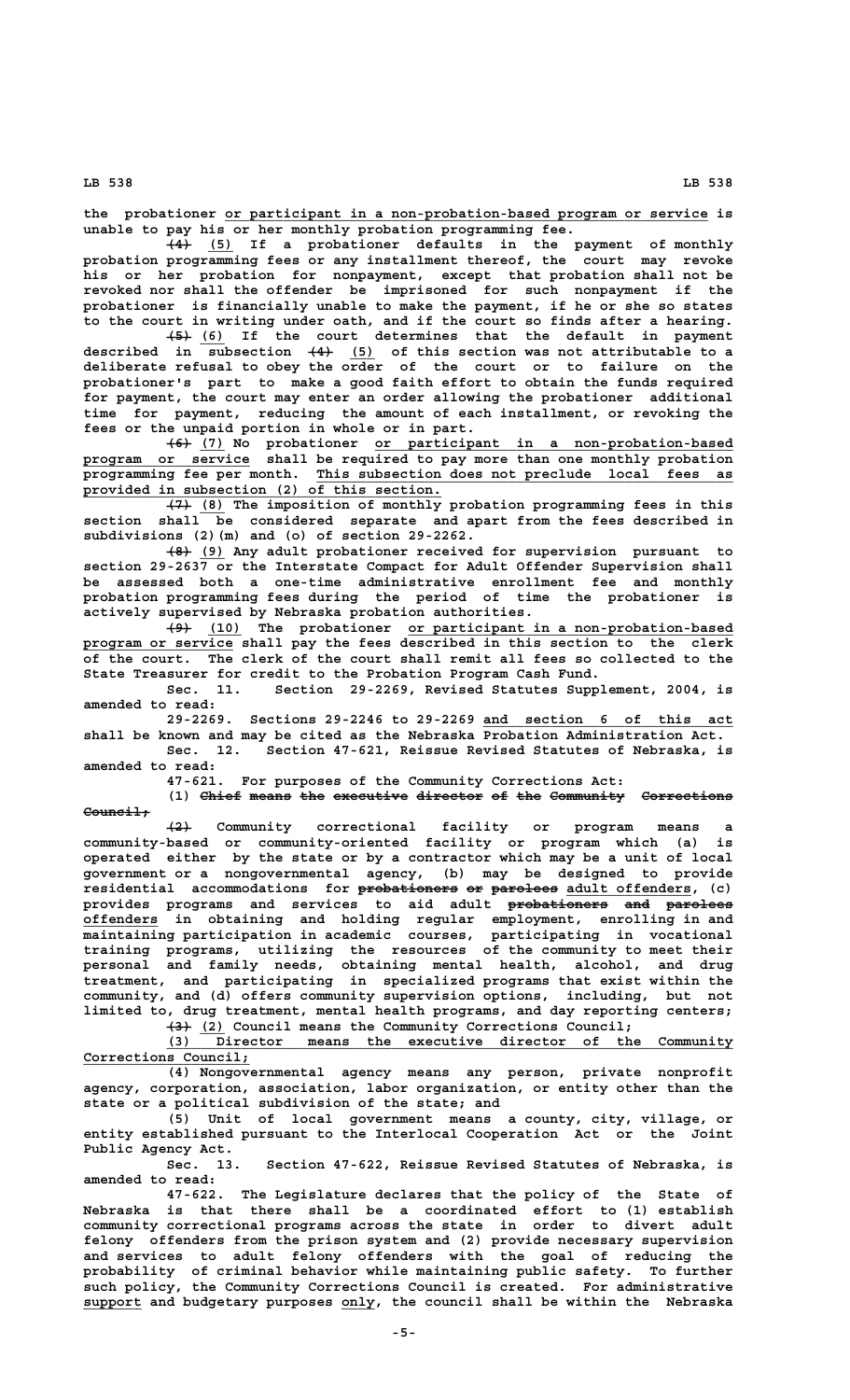**Commission on Law Enforcement and Criminal Justice.**

**Sec. 14. Section 47-623, Reissue Revised Statutes of Nebraska, is amended to read:**

**47-623. (1) The council shall include the following voting members: (a) The executive director of the Nebraska Commission on Law Enforcement and Criminal Justice;**

**(b) The Director of Correctional Services;**

**(c) The chairperson of the Board of Parole;**

**(d) The Parole Administrator; and**

**(e) Seven members appointed by the Governor with the approval of a majority of the Legislature, consisting of: One representative from a list of persons nominated by the Nebraska Criminal Defense Attorneys Association; one representative from a list of persons nominated by the Nebraska County Attorneys Association; one full-time officer or employee of a law enforcement agency; one mental health and substance abuse professional; and from each congressional district, one provider of community-based behavioral health services.**

**(2) The council shall include the following nonvoting members:**

**(a) The State Court Administrator;**

**(b) The probation administrator;**

**(c) Two members of the Legislature, appointed by the Executive Board ——— of the Legislative Council; and**

**(d) Two judges of the district court, appointed by the Chief Justice \_\_\_\_\_ of the Supreme Court; and**

 **\_\_\_\_\_\_\_\_\_\_\_\_\_\_\_\_\_\_\_\_\_\_\_\_\_\_\_\_\_\_\_\_\_\_\_\_\_\_\_\_\_\_\_\_\_\_\_\_\_\_\_\_\_\_\_\_\_\_\_\_\_\_\_\_\_\_\_\_ (e) The Director of Health and Human Services or his or her designee. \_\_\_\_\_\_\_\_**

**(3) The terms of office for members initially appointed under subdivision (1)(e) of this section shall be three years. Upon completion of the initial terms of such members, the Governor shall appoint a representative from law enforcement and a mental health and substance abuse professional for terms of one year, a representative of the Nebraska Criminal Defense Attorneys Association, one provider of community-based behavioral health services from the first congressional district, and one provider of community-based behavioral health services from the third congressional district for terms of two years, and a representative of the Nebraska County Attorneys Association and a provider of community-based behavioral health services from the second congressional district for terms of three years. Succeeding appointees shall be appointed for terms of three years. An appointee to a vacancy occurring from an unexpired term shall serve out the term of his or her predecessor. Members whose terms have expired shall continue to serve until their successors have been appointed and qualified.**

**(4) The council shall by majority vote elect a chairperson from among the members of the council.**

**(5) The members of the council shall be reimbursed for their actual and necessary expenses incurred while engaged in the performance of their official duties as provided in sections 81-1174 to 81-1177.**

**Sec. 15. Section 47-624, Reissue Revised Statutes of Nebraska, is amended to read:**

**47-624. The council shall:**

**(1) Develop standards for eligible community correctional facilities** and programs in which offenders can participate<sub>1</sub> through probation and parole<sub>r</sub> **taking into consideration the following factors:**

**(a) Qualifications of staff;**

**(b) Suitability of programs;**

**(c) Offender needs;**

**(d) Probation population;**

**(e) Parole population; and**

**(f) Other applicable criminal justice data;**

**(2) Develop and implement a plan to establish statewide operation and use of a continuum of community correctional facilities and programs;**

**(3) Develop, in consultation with the probation administrator and the Parole Administrator, standards for the use of community correctional facilities and programs by the Nebraska Probation System and the parole system;**

**(4) Develop, recommend, and review sentencing guidelines for adoption by the Supreme Court as set forth in section 47-630;**

**(5) Analyze and mandate the consistent use of offender risk assessment tools;**

**(6) Develop standards for eligibility of probationers and parolees in certain community correctional facilities and programs;**

**(7) Educate the courts and the Board of Parole about the availability and use of community correctional facilities and programs;**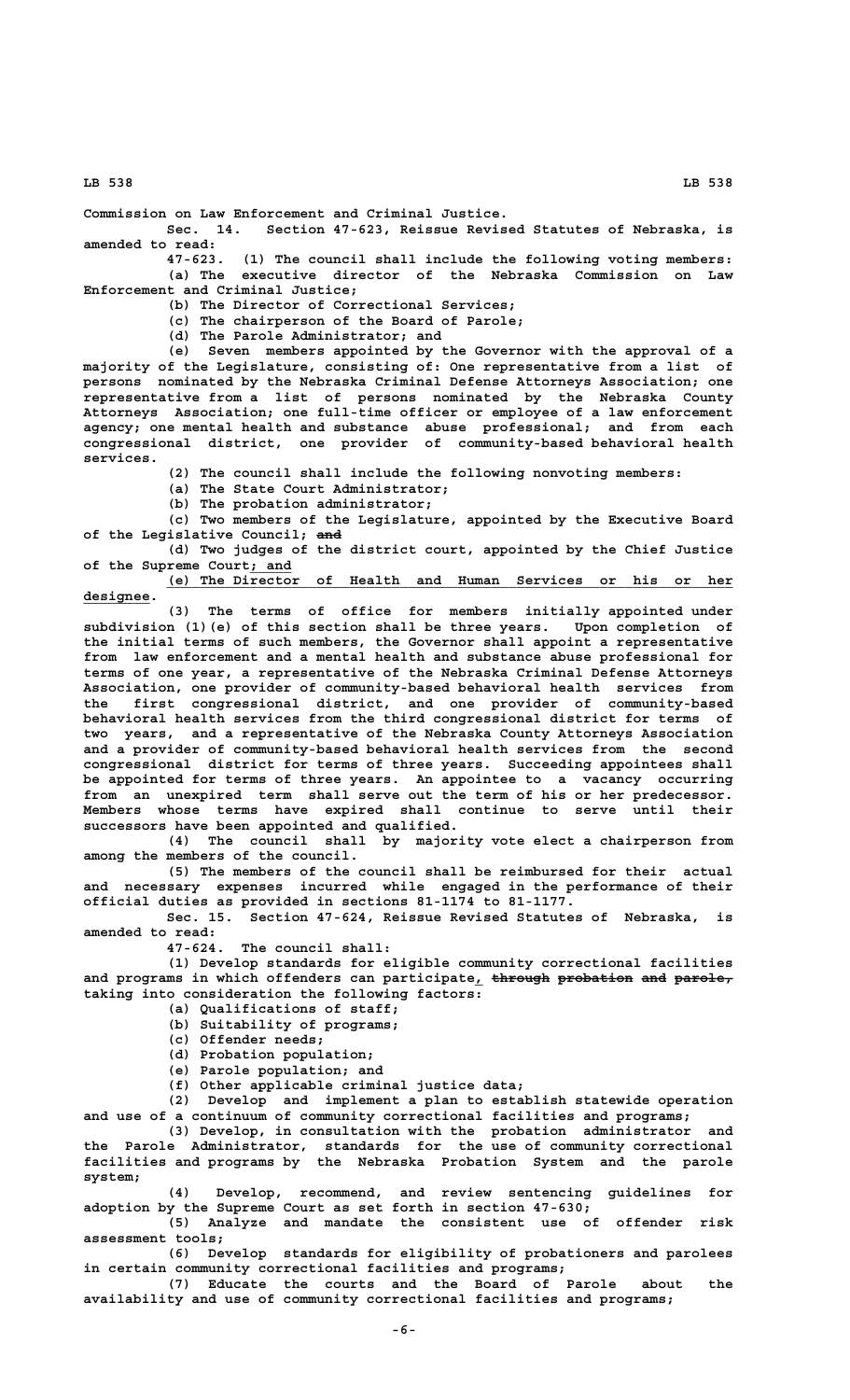**(8) Enter into contracts, if necessary, for carrying out the purposes of the Community Corrections Act;**

**(9) In order to ensure adequate funding for substance abuse treatment programs for probationers, consult with the probation administrator as provided in section 29-2262.07 and develop or assist with the development of programs as provided in subdivision (14) of section 29-2252;**

**(10) In order to ensure adequate funding for substance abuse treatment programs for parolees, consult with the Office of Parole Administration as provided in section 83-1,107.02 and develop or assist with the development of programs as provided in subdivision (8) of section 83-1,102;**

**(11) If necessary to perform the duties of the council, hire, contract for, or otherwise obtain the services of consultants, researchers, ——— aides, and other necessary support staff; and**

 **\_\_\_\_\_\_\_\_\_\_\_\_\_\_\_\_\_\_\_\_\_\_\_\_\_\_\_\_\_\_\_\_\_\_\_\_\_\_\_\_\_\_\_\_\_\_\_\_\_\_\_\_\_\_\_\_\_\_\_\_\_\_\_ (12) Study substance abuse treatment services in and related to the \_\_\_\_\_\_\_\_\_\_\_\_\_\_\_\_\_\_\_\_\_\_\_\_\_\_\_\_\_\_\_\_\_\_\_\_\_\_\_\_\_\_\_\_\_\_\_\_\_\_\_\_\_\_\_\_\_\_\_\_\_\_\_\_\_\_\_\_\_\_\_\_\_\_\_\_\_\_ criminal justice system, recommend improvements, and evaluate the implementation of improvements;**<br>(13) Study, develop,

 **\_\_\_\_\_\_\_\_\_\_\_\_\_\_\_\_\_\_\_\_\_\_\_\_\_\_\_\_\_\_\_\_\_\_\_\_\_\_\_\_\_\_\_\_\_\_\_\_\_\_\_\_\_\_\_\_\_\_\_\_\_\_\_\_\_\_\_\_ (13) Study, develop, and implement minimum standards for the**  $\frac{d evelopment}{d evelopment}$  and use of community correctional facilities and programs;

 **\_\_\_\_\_\_\_\_\_\_\_\_\_\_\_\_\_\_\_\_\_\_\_\_\_\_\_\_\_\_\_\_\_\_\_\_\_\_\_\_\_\_\_\_\_\_\_\_\_\_\_\_\_\_\_\_\_\_\_\_\_\_\_\_\_\_\_\_ (14) Develop and implement a plan for statewide use of community \_\_\_\_\_\_\_\_\_\_\_\_\_\_\_\_\_\_\_\_\_\_\_\_\_\_\_\_\_\_\_\_\_\_\_\_\_\_\_\_\_ correctional facilities and programs; and**

 **\_\_\_\_ (15) Perform such other duties as may be necessary to carry out the** policy of the state established in the act.<br>Sec. 16. Section 47-625, Reiss

Section 47-625, Reissue Revised Statutes of Nebraska, is **amended to read:**

(1) The Governor shall appoint the ehief director of the  **council.**

(2) The ehief director shall:

**(a) Supervise, develop, and oversee the actions and proceedings of the council;**

**(b) Ensure, by working in consultation with the council, consistency between sentencing guidelines and the availability of community correctional facilities and programs; and**

**(c) Administer contracts entered into by the council with community correctional facilities or programs.**

**Sec. 17. Section 47-627, Reissue Revised Statutes of Nebraska, is amended to read:**

**47-627. The executive director of the Nebraska Commission on Law Enforcement and Criminal Justice shall develop and maintain a uniform crime data analysis system in Nebraska which shall include, but need not be limited to, the number of offenses, arrests, charges, probation admissions, probation violations, probation discharges, admissions to and discharges from the Department of Correctional Services, parole reviews, parole hearings, releases on parole, parole violations, and parole discharges. The data shall be categorized by statutory crime. The data shall be collected from the Board of Parole, the State Court Administrator, the Department of Correctional Services, the Office of Parole Administration, the Office of Probation Administration, the Nebraska State Patrol, counties, local law enforcement,** and any other entity associated with criminal justice. The council, the ehief  **\_\_\_\_\_\_\_\_ director, and the Supreme Court shall have access to such data to implement \_\_\_\_\_\_\_\_\_ \_\_\_\_\_\_\_\_\_\_\_\_\_\_\_\_\_\_\_\_\_\_\_\_\_\_\_\_\_\_\_\_\_\_\_\_\_\_\_ the Community Corrections Act and to develop guidelines pursuant to section 47-630.**

**Sec. 18. Section 47-630, Reissue Revised Statutes of Nebraska, is amended to read:**

**47-630. (1) In order to facilitate the purposes of the Community Corrections Act, the Supreme Court shall by court rule adopt guidelines for sentencing of persons convicted of certain crimes. The guidelines shall provide that courts are to consider community correctional programs and facilities in sentencing designated offenders, with the goal of reducing dependence on incarceration as a sentencing option for nonviolent offenders.**

**(2) The guidelines shall specify appropriate sentences for the designated offenders in consideration of factors set forth by rule. The Supreme Court may provide that a sentence in accordance with the guidelines constitutes a rebuttable presumption.**

(3) The guidelines for felony drug offenses shall be developed and presented to the Supreme Court by July 1, 2004, and thereafter for such felony **offenses and on such time schedule as the Supreme Court finds and the council ————— \_\_\_\_\_\_\_\_\_\_\_\_\_\_\_\_ deem appropriate. \_\_\_\_**

**(4) The council shall develop and periodically review the guidelines and, when appropriate, recommend amendments to the guidelines.**

**Sec. 19. Section 47-632, Reissue Revised Statutes of Nebraska, is amended to read:**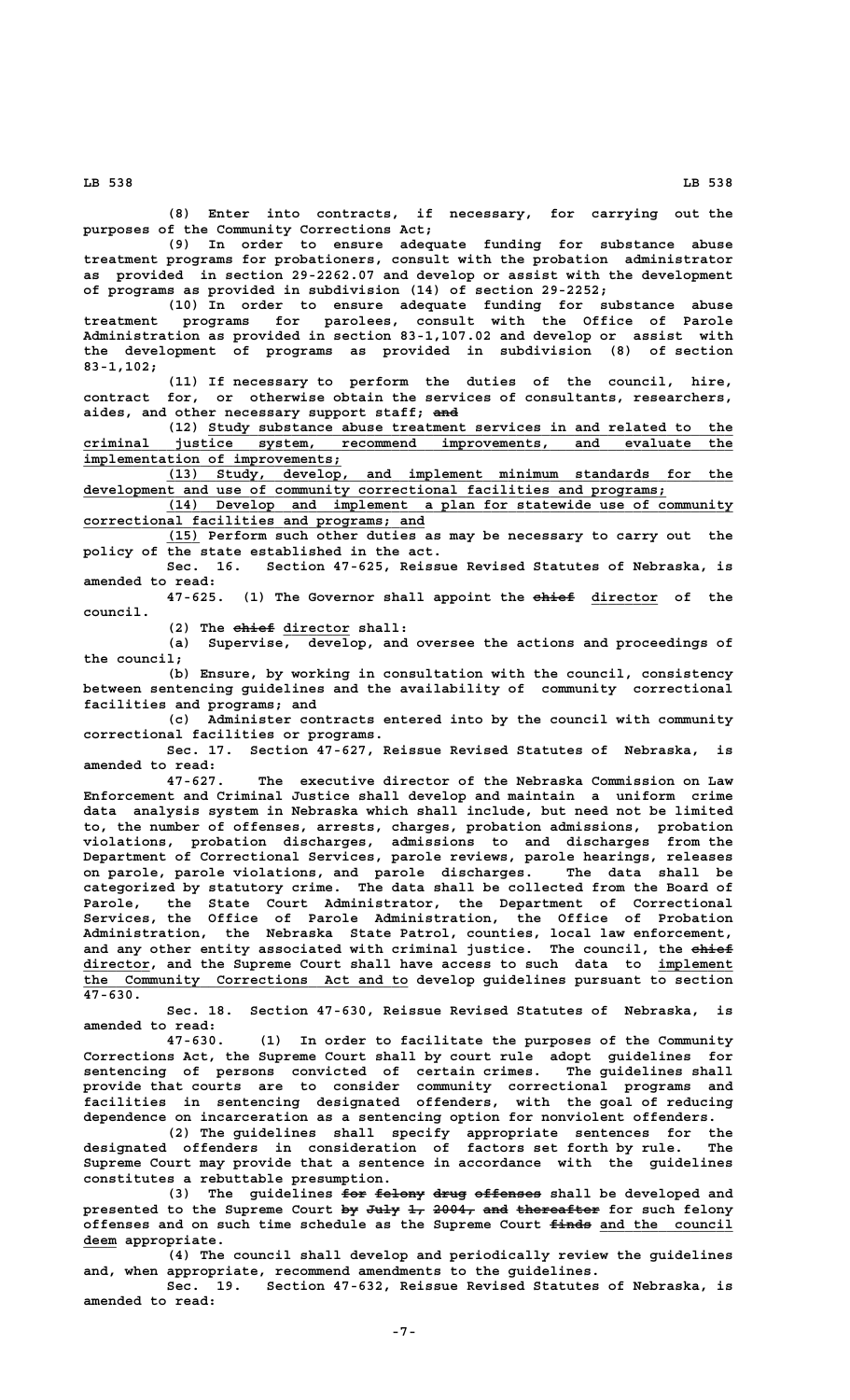**47-632. The Community Corrections Uniform Data Analysis Fund is created. The executive director of the Nebraska Commission on Law Enforcement and Criminal Justice shall administer the fund which shall consist of funds collected pursuant to section 47-633 and such other funds as the Legislature**  $\text{may}$  direct. The fund shall only be used to support operations and analysis **relating to the implementation and coordination of the uniform analysis of crime data pursuant to the Community Corrections Act. Any money in the fund available for investment shall be invested by the state investment officer pursuant to the Nebraska Capital Expansion Act and the Nebraska State Funds Investment Act.**

**Sec. 20. Section 71-1,148, Reissue Revised Statutes of Nebraska, is amended to read:**

**71-1,148. The department, upon recommendation of the board, shall adopt and promulgate rules and regulations as deemed necessary to implement** sections 28 1437 to 28 1439.01, 71-1,142 to 71-1,151, 71-2401 to 71-2405, and **71-2501 to 71-2512, the Mail Service Pharmacy Licensure Act, the Nebraska Drug Product Selection Act, and the Uniform Controlled Substances Act. The minimum standards and requirements for the practice of pharmacy, including dispensing pursuant to a delegated dispensing permit, shall be consistent with the minimum standards and requirements established by the department for pharmacy licenses under the Health Care Facility Licensure Act.**

**Sec. 21. Section 81-1423, Revised Statutes Supplement, 2004, is amended to read:**

**81-1423. The commission shall have authority to:**

**(1) Adopt and promulgate rules and regulations for its organization and internal management and rules and regulations governing the exercise of its powers and the fulfillment of its purposes under sections 81-1415 to 81-1426;**

**(2) Delegate to one or more of its members such powers and duties as it may deem proper;**

**(3) Coordinate and jointly pursue its activities with the Governor's Policy Research Office;**

**(4) Appoint and abolish such advisory committees as may be necessary for the performance of its functions and delegate appropriate powers and duties to them;**

**(5) Plan improvements in the administration of criminal justice and promote their implementation;**

**(6) Make or encourage studies of any aspect of the administration of criminal justice;**

**(7) Conduct research and stimulate research by public and private agencies which shall be designed to improve the administration of criminal justice;**

**(8) Coordinate activities relating to the administration of criminal justice among agencies of state and local government;**

**(9) Cooperate with the federal and other state authorities concerning the administration of criminal justice;**

**(10) Accept and administer loans, grants, and donations from the United States, its agencies, the State of Nebraska, its agencies, and other sources, public and private, for carrying out any of its functions, except that no communications equipment shall be acquired and no approval for acquisition of communications equipment shall be granted without receiving the written approval of the Director of Communications of the Department of Administrative Services;**

**(11) Enter into contracts, leases, and agreements necessary, convenient, or desirable for carrying out its purposes and the powers granted under sections 81-1415 to 81-1426 with agencies of state or local government, corporations, or persons;**

**(12) Acquire, hold, and dispose of personal property in the exercise of its powers;**

**(13) Conduct random annual audits of criminal justice agencies to verify the accuracy and completeness of criminal history record information maintained by such agencies and to determine compliance with laws and regulations dealing with the dissemination, security, and privacy of criminal history information;**

**(14) Do all things necessary to carry out its purposes and for the exercise of the powers granted in sections 81-1415 to 81-1426, except that no activities or transfers or expenditures of funds available to the commission shall be inconsistent with legislative policy as reflected in substantive legislation, legislative intent legislation, or appropriations legislation;**

**(15) Exercise budgetary and administrative control over the Crime**  $Victim's$  Reparations Committee<del>,</del> and the Jail Standards Board;  $_{\mathcal{T}}$  <del>and the</del> **Community Corrections Council;**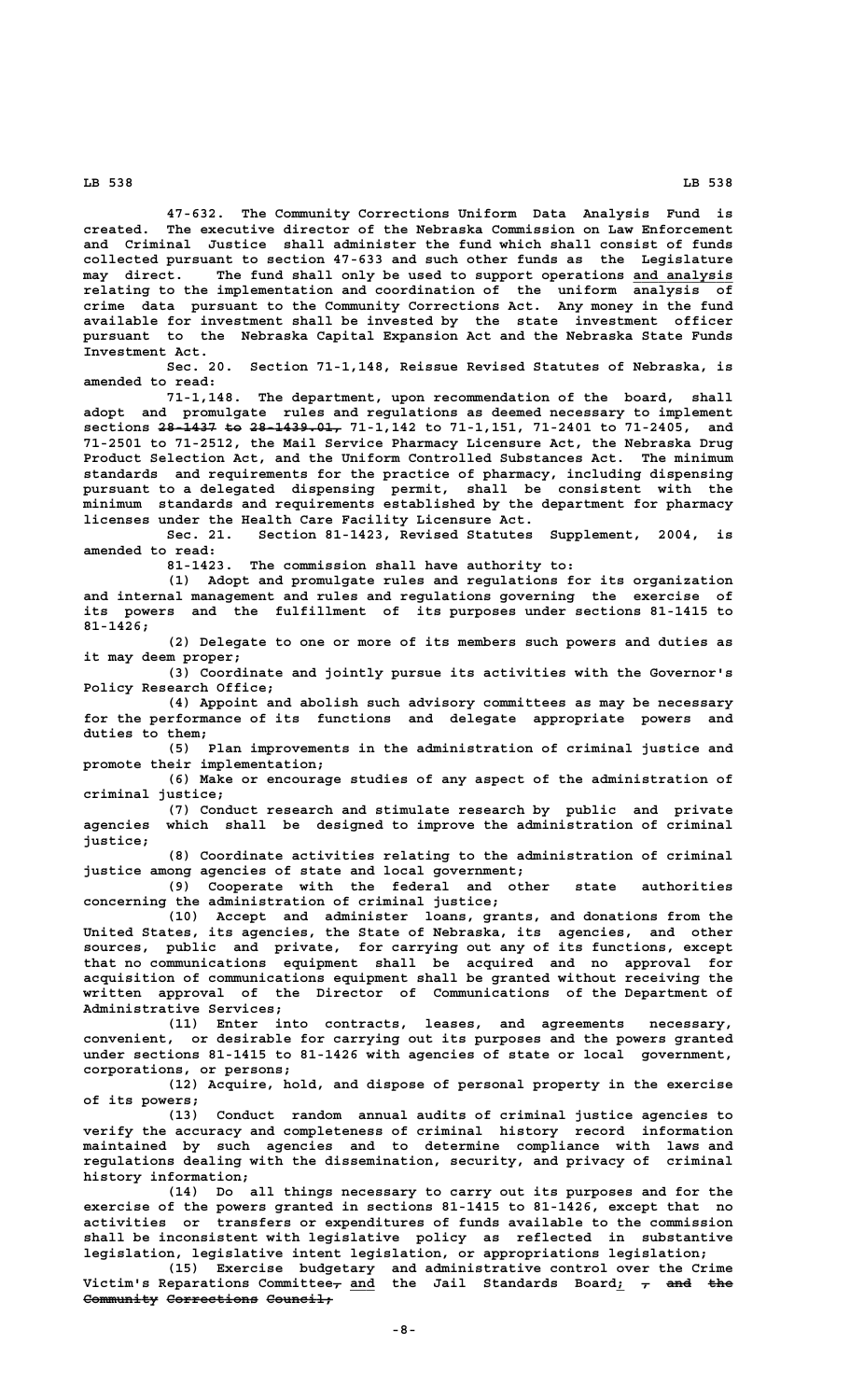**(16) Appoint and remove for cause the director of the Nebraska Law ——— Enforcement Training Center; and**

 **\_\_\_\_\_\_\_\_\_\_\_\_\_\_\_\_\_\_\_\_\_\_\_\_\_\_\_\_\_\_\_\_\_\_\_\_\_\_\_\_\_\_\_\_\_\_\_\_\_\_\_\_\_\_\_\_\_\_\_\_\_\_ (17) Provide budgetary and administrative support to the Community \_\_\_\_\_\_\_\_\_\_\_\_\_\_\_\_\_\_\_\_\_\_\_\_ Corrections Council; and**

 **\_\_\_\_ (18) Do all things necessary to carry out sections 81-1843 to 81-1851.**

**Sec. 22. Section 81-1425, Revised Statutes Supplement, 2004, is amended to read:**

**81-1425. The executive director of the commission shall:**

**(1) Supervise and be responsible for the administration of the policies established by the commission;**

**(2) Establish a Jail Standards subdivision within the commission and establish, consolidate, or abolish any other administrative subdivision within the commission and appoint and remove for cause the heads thereof, and delegate appropriate powers and duties to them;**

**(3) Establish and administer projects and programs for the operation of the commission;**

**(4) Appoint and remove employees of the commission and delegate appropriate powers and duties to them;**

**(5) Make rules and regulations for the management and the administration of policies of the commission and the conduct of employees under his or her jurisdiction;**

**(6) Collect, develop, maintain, and analyze statistical information, records, and reports as the commission may determine relevant to its functions, including, but not limited to, the statistical information set forth in section 47-627;**

**(7) Prior to August 1, 2001, review and analyze all cases involving criminal homicide committed on or after April 20, 1973. The review and analysis shall examine (a) the facts, including mitigating and aggravating circumstances, (b) to the extent such can be ascertained, the race, gender, religious preference, and economic status of the defendant and of the victim, (c) the charges filed, (d) the result of the judicial proceeding in each case, and (e) the sentence imposed. Upon the completion of such review, the report of such shall be transmitted to the Governor, the Clerk of the Legislature, and the Chief Justice of the Supreme Court. The review and analysis shall be updated as new cases of criminal homicide occur. The commission shall update such report annually to the parties named in this subdivision;**

**(8) Transmit monthly to the commission a report of the operations of the commission for the preceding calendar month;**

**(9) Execute and carry out the provisions of all contracts, leases, and agreements authorized by the commission with agencies of federal, state, or local government, corporations, or persons;**

(10) <del>Establish</del> a community corrections division within the  **commission; ———————————**

 **———— (11) Perform such additional duties as may be assigned to him or her by the commission, by the chairperson of the commission, or by law; and**

 **———— \_\_\_\_ (12) (11) Exercise all powers and perform all duties necessary and proper in carrying out his or her responsibilities.**

**Sec. 23. Section 83-1,102, Revised Statutes Supplement, 2004, is amended to read:**

**83-1,102. The Parole Administrator shall:**

**(1) Supervise and administer the Office of Parole Administration;**

**(2) Establish and maintain policies, standards, and procedures for the field parole service;**

**(3) Divide the state into parole districts and appoint district parole officers, deputy parole officers, if required, and such other employees as may be required to carry out adequate parole supervision of all parolees, adequate probation supervision of probationers as ordered by district judges, prescribe their powers and duties, and obtain office quarters for staff in each district as may be necessary;**

**(4) Cooperate with the Board of Parole, the courts, the Community \_\_\_\_\_\_\_\_\_\_\_\_\_\_ \_\_\_\_\_\_\_\_\_\_\_\_\_\_\_\_\_\_\_\_\_ Corrections Council, and all other agencies, public and private, which are concerned with the treatment or welfare of persons on parole;**

**(5) Provide the Board of Parole and district judges with any record of a parolee or probationer which it may require;**

**(6) Make recommendations to the Board of Parole or district judge in cases of violation of the conditions of parole or probation, issue warrants for the arrest of parole or probation violators when so instructed by the board or district judge, notify the Director of Correctional Services of determinations made by the board, and upon instruction of the board, issue certificates of parole and of parole revocation to the facilities and certificates of discharge from parole to parolees;**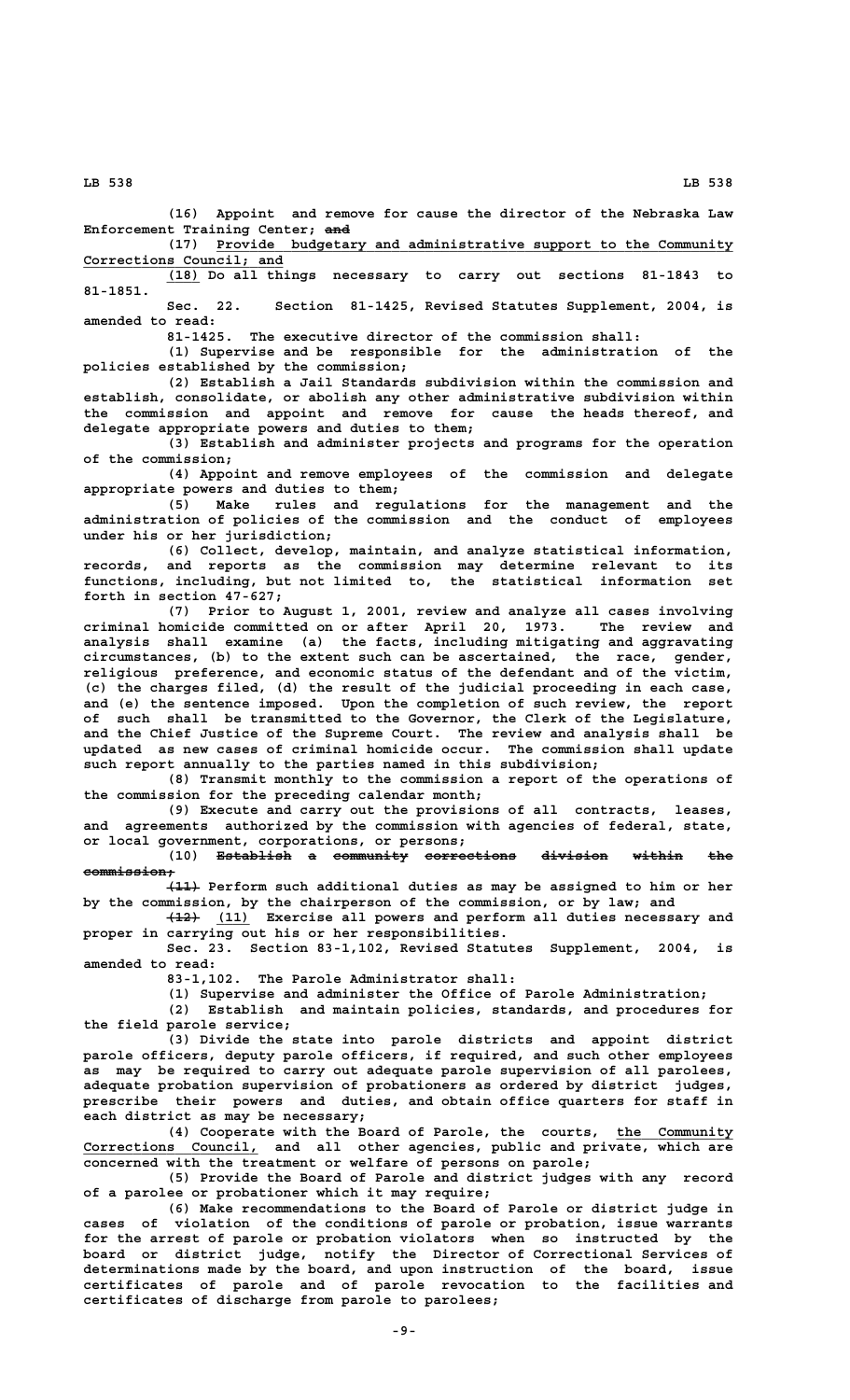**(7) Organize and conduct training programs for the district parole officers and other employees;**

**(8) In consultation with the Community Corrections Council, use the funds provided under section 83-1,107.02 to augment operational or personnel costs associated with the development, implementation, and evaluation of enhanced parole-based programs and purchase services to provide such programs aimed at enhancing adult parolee supervision in the community and treatment needs of parolees. Such enhanced parole-based programs include, but are not limited to, specialized units of supervision, related equipment purchases and training, and programs developed by or through the council that address a parolee's vocational, educational, mental health, behavioral, or substance ——— abuse treatment needs; and**

 **\_\_\_\_\_\_\_\_\_\_\_\_\_\_\_\_\_\_\_\_\_\_\_\_\_\_\_\_\_\_\_\_\_\_\_\_\_\_\_\_\_\_\_\_\_\_\_\_\_\_\_\_\_\_\_\_\_\_\_\_\_\_\_\_ (9) Ensure that any risk or needs assessment instrument utilized by \_\_\_\_\_\_\_\_\_\_\_\_\_\_\_\_\_\_\_\_\_\_\_\_\_\_\_\_\_\_\_\_\_\_\_\_\_\_\_\_\_ the system be periodically validated; and**

 **\_\_\_\_ (10) Exercise all powers and perform all duties necessary and proper in carrying out his or her responsibilities.**

**Sec. 24. Section 83-1,135, Revised Statutes Supplement, 2004, is amended to read:**

**83-1,135. Sections 83-170 to 83-1,135 and sections 25 and 26 of \_\_\_\_\_\_\_\_\_\_\_\_\_\_\_\_\_\_\_\_\_\_\_\_\_\_\_\_\_ \_\_\_\_\_\_\_\_\_ this act shall be known and may be cited as the Nebraska Treatment and Corrections Act.**

 **\_\_\_\_\_\_\_\_\_\_\_\_\_\_\_\_\_\_\_\_\_\_\_\_\_\_\_\_\_\_\_\_\_\_\_\_\_\_\_\_\_\_\_\_\_\_\_\_\_\_\_\_\_\_\_\_\_\_ Sec. 25. (1) A committed offender who is otherwise eligible for** parole, who is not under sentence of death or of life imprisonment, and who because of an existing medical or physical condition is determined by the department to be terminally ill or permanently incapacitated may be considered<br>for medical parole by the board. A committed offender may be eligible for  **\_\_\_\_\_\_\_\_\_\_\_\_\_\_\_\_\_\_\_\_\_\_\_\_\_\_\_\_\_\_\_\_\_\_\_\_\_\_\_\_\_\_\_\_\_\_\_\_\_\_\_\_\_\_\_\_\_\_\_\_\_\_\_\_\_\_\_\_\_\_\_\_\_\_\_\_\_\_ for medical parole by the board. A committed offender may be eligible for \_\_\_\_\_\_\_\_\_\_\_\_\_\_\_\_\_\_\_\_\_\_\_\_\_\_\_\_\_\_\_\_\_\_\_\_\_\_\_\_\_\_\_\_\_\_\_\_\_\_\_\_\_\_\_\_\_\_\_\_\_\_\_\_\_\_\_\_\_\_\_\_\_\_\_\_\_\_ medical parole in addition to any other parole. The department shall identify \_\_\_\_\_\_\_\_\_\_\_\_\_\_\_\_\_\_\_\_\_\_\_\_\_\_\_\_\_\_\_\_\_\_\_\_\_\_\_\_\_\_\_\_\_\_\_\_\_\_\_\_\_\_\_\_\_\_\_\_\_\_\_\_\_\_\_\_\_\_\_\_\_\_\_\_\_\_ committed offenders who may be eligible for medical parole based upon their medical records. \_\_\_\_\_\_\_\_\_\_\_\_\_\_\_\_**

> **\_\_\_\_\_\_\_\_\_\_\_\_\_\_\_\_\_\_\_\_\_\_\_\_\_\_\_\_\_\_\_\_\_\_\_\_\_\_\_\_\_\_\_\_\_\_\_\_\_\_\_\_\_\_\_\_\_\_\_\_\_\_\_\_\_\_\_\_ (2) The board shall decide to grant medical parole only after a \_\_\_\_\_\_\_\_\_\_\_\_\_\_\_\_\_\_\_\_\_\_\_\_\_\_\_\_\_\_\_\_\_\_\_\_\_\_\_\_\_\_\_\_\_\_\_\_\_\_\_\_\_\_\_\_\_\_\_\_\_\_\_\_\_\_\_\_\_\_\_\_\_\_\_\_\_\_ review of the medical, institutional, and criminal records of the committed \_\_\_\_\_\_\_\_\_\_\_\_\_\_\_\_\_\_\_\_\_\_\_\_\_\_\_\_\_\_\_\_\_\_\_\_\_\_\_\_\_\_\_\_\_\_\_\_\_\_\_\_\_\_\_\_\_\_\_\_\_\_\_\_\_\_\_\_\_\_\_\_\_\_\_\_\_\_ offender and such additional medical evidence from board-ordered examinations \_\_\_\_\_\_\_\_\_\_\_\_\_\_\_\_\_\_\_\_\_\_\_\_\_\_\_\_\_\_\_\_\_\_\_\_\_\_\_\_\_\_\_\_\_\_\_\_\_\_\_\_\_\_\_\_\_\_\_\_\_\_\_\_\_\_\_\_\_\_\_\_\_\_\_\_\_\_ or investigations as the board in its discretion determines to be necessary. \_\_\_\_\_\_\_\_\_\_\_\_\_\_\_\_\_\_\_\_\_\_\_\_\_\_\_\_\_\_\_\_\_\_\_\_\_\_\_\_\_\_\_\_\_\_\_\_\_\_\_\_\_\_\_\_\_\_\_\_\_\_\_\_\_\_\_\_\_\_\_\_\_\_\_\_\_\_ The decision to grant medical parole and to establish conditions of release on \_\_\_\_\_\_\_\_\_\_\_\_\_\_\_\_\_\_\_\_\_\_\_\_\_\_\_\_\_\_\_\_\_\_\_\_\_\_\_\_\_\_\_\_\_\_\_\_\_\_\_\_\_\_\_\_\_\_\_\_\_\_\_\_\_\_\_\_\_\_\_\_\_\_\_\_\_\_ medical parole in addition to the conditions stated in subsection (3) of this**  $\frac{1}{\sqrt{2}}$  section is within the sole discretion of the board.

 **\_\_\_\_\_\_\_\_\_\_\_\_\_\_\_\_\_\_\_\_\_\_\_\_\_\_\_\_\_\_\_\_\_\_\_\_\_\_\_\_\_\_\_\_\_\_\_\_\_\_\_\_\_\_\_\_\_\_\_\_\_\_\_\_\_\_\_\_ (3) As conditions of release on medical parole, the board shall \_\_\_\_\_\_\_\_\_\_\_\_\_\_\_\_\_\_\_\_\_\_\_\_\_\_\_\_\_\_\_\_\_\_\_\_\_\_\_\_\_\_\_\_\_\_\_\_\_\_\_\_\_\_\_\_\_\_\_\_\_\_\_\_\_\_\_\_\_\_\_\_\_\_\_\_\_\_ require that the committed offender agree to placement for medical treatment** and that he or she be placed for a definite or indefinite period of time in a hospital, a hospice, or another housing accommodation suitable to his or her  **\_\_\_\_\_\_\_\_\_\_\_\_\_\_\_\_\_\_\_\_\_\_\_\_\_\_\_\_\_\_\_\_\_\_\_\_\_\_\_\_\_\_\_\_\_\_\_\_\_\_\_\_\_\_\_\_\_\_\_\_\_\_\_\_\_\_\_\_\_\_\_\_\_\_\_\_\_\_ medical condition, including, but not limited to, his or her family's home, as \_\_\_\_\_\_\_\_\_\_\_\_\_\_\_\_\_\_\_\_\_\_\_ specified by the board.**

 **\_\_\_\_\_\_\_\_\_\_\_\_\_\_\_\_\_\_\_\_\_\_\_\_\_\_\_\_\_\_\_\_\_\_\_\_\_\_\_\_\_\_\_\_\_\_\_\_\_\_\_\_\_\_\_\_\_\_\_\_\_\_\_\_\_\_\_\_ (4) The parole term of a medical parolee shall be for the remainder \_\_\_\_\_\_\_\_\_\_\_\_\_\_\_\_\_\_\_\_\_\_\_\_\_\_\_\_\_\_\_\_\_\_\_\_\_\_\_\_\_\_\_\_\_\_\_\_\_\_\_\_\_\_\_\_\_\_\_\_\_\_\_\_\_\_\_\_\_\_\_\_\_\_\_\_\_\_ of his or her sentence as reduced by any adjustment for good conduct pursuant \_\_\_\_\_\_\_\_\_\_\_\_\_\_\_\_\_\_\_\_\_\_\_\_\_\_\_\_\_\_\_\_\_\_\_\_\_\_\_\_\_\_\_\_\_\_ to the Nebraska Treatment and Corrections Act.**

 **\_\_\_\_\_\_\_\_\_\_\_\_\_\_\_\_\_\_\_\_\_\_\_\_\_\_\_\_\_\_\_\_\_\_\_\_\_\_\_\_\_\_\_\_\_\_\_\_\_\_\_\_\_\_\_\_\_ Sec. 26. (1) If during the term of medical parole the medical \_\_\_\_\_\_\_\_\_\_\_\_\_\_\_\_\_\_\_\_\_\_\_\_\_\_\_\_\_\_\_\_\_\_\_\_\_\_\_\_\_\_\_\_\_\_\_\_\_\_\_\_\_\_\_\_\_\_\_\_\_\_\_\_\_\_\_\_\_\_\_\_\_\_\_\_\_\_ condition of a medical parolee improves to the extent that he or she is no \_\_\_\_\_\_\_\_\_\_\_\_\_\_\_\_\_\_\_\_\_\_\_\_\_\_\_\_\_\_\_\_\_\_\_\_\_\_\_\_\_\_\_\_\_\_\_\_\_\_\_\_\_\_\_\_\_\_\_\_\_\_\_\_\_\_\_\_\_\_\_\_\_\_\_\_\_\_ longer eligible for medical parole, the board may order that he or she be \_\_\_\_\_\_\_\_\_\_\_\_\_\_\_\_\_\_\_\_\_\_\_\_\_\_\_\_\_\_\_\_\_\_\_\_\_\_\_\_\_\_\_\_\_\_\_\_\_\_\_\_\_\_\_\_\_\_\_\_\_\_\_\_\_\_\_\_\_\_\_\_\_\_\_\_\_\_ returned to the custody of the department to await a hearing to determine** whether the medical parole should be revoked.

 **\_\_\_\_\_\_\_\_\_\_\_\_\_\_\_\_\_\_\_\_\_\_\_\_\_\_\_\_\_\_\_\_\_\_\_\_\_\_\_\_\_\_\_\_\_\_\_\_\_\_\_\_\_\_\_\_\_\_\_\_\_\_\_\_\_\_\_\_ (2) If medical parole is revoked due to improvement in the medical \_\_\_\_\_\_\_\_\_\_\_\_\_\_\_\_\_\_\_\_\_\_\_\_\_\_\_\_\_\_\_\_\_\_\_\_\_\_\_\_\_\_\_\_\_\_\_\_\_\_\_\_\_\_\_\_\_\_\_\_\_\_\_\_\_\_\_\_\_\_\_\_\_\_\_\_\_\_ condition of the parolee, he or she shall serve the balance of his or her \_\_\_\_\_\_\_\_\_\_\_\_\_\_\_\_\_\_\_\_\_\_\_\_\_\_\_\_\_\_\_\_\_\_\_\_\_\_\_\_\_\_\_\_\_\_\_\_\_\_\_\_\_\_\_\_\_\_\_\_\_\_\_\_\_\_\_\_\_\_\_\_\_\_\_\_\_\_ sentence with credit for time served on medical parole and without forfeiture \_\_\_\_\_\_\_\_\_\_\_\_\_\_\_\_\_\_\_\_\_\_\_\_\_\_\_\_\_\_\_\_\_\_\_\_\_\_\_\_\_\_\_\_\_\_\_\_\_\_\_\_\_\_\_\_\_\_\_\_\_\_\_\_\_\_\_\_\_\_\_\_\_\_\_\_\_\_ of any credits accrued for good conduct pursuant to the Nebraska Treatment and \_\_\_\_\_\_\_\_\_\_\_\_\_\_\_\_\_\_\_\_\_\_\_\_\_\_\_\_\_\_\_\_\_\_\_\_\_\_\_\_ Corrections Act prior to medical parole.**

 **\_\_\_\_\_\_\_\_\_\_\_\_\_\_\_\_\_\_\_\_\_\_\_\_\_\_\_\_\_\_\_\_\_\_\_\_\_\_\_\_\_\_\_\_\_\_\_\_\_\_\_\_\_\_\_\_\_\_\_\_\_\_\_\_\_\_\_\_ (3) If a medical parolee whose medical parole is revoked due to \_\_\_\_\_\_\_\_\_\_\_\_\_\_\_\_\_\_\_\_\_\_\_\_\_\_\_\_\_\_\_\_\_\_\_\_\_\_\_\_\_\_\_\_\_\_\_\_\_\_\_\_\_\_\_\_\_\_\_\_\_\_\_\_\_\_\_\_\_\_\_\_\_\_\_\_\_\_ improvement in his or her medical condition would otherwise be eligible for** parole or any other release program, he or she may be considered for such  **release program. \_\_\_\_\_\_\_\_\_\_\_\_\_\_\_\_**

 **\_\_\_\_\_\_\_\_\_\_\_\_\_\_\_\_\_\_\_\_\_\_\_\_\_\_\_\_\_\_\_\_\_\_\_\_\_\_\_\_\_\_\_\_\_\_\_\_\_\_\_\_\_\_\_\_\_\_\_\_\_\_\_\_\_\_\_\_ (4) In addition to revocation of medical parole pursuant to \_\_\_\_\_\_\_\_\_\_\_\_\_\_\_\_\_\_\_\_\_\_\_\_\_\_\_\_\_\_\_\_\_\_\_\_\_\_\_\_\_\_\_\_\_\_\_\_\_\_\_\_\_\_\_\_\_\_\_\_\_\_\_\_\_\_\_\_\_\_\_\_\_\_\_\_\_\_ subsection (1) of this section, medical parole may also be revoked for** violation of any condition of the medical parole established by the board.

**Sec. 27. Section 83-4,142, Reissue Revised Statutes of Nebraska, is amended to read:**

**83-4,142. The Department of Correctional Services shall develop and implement an incarceration work camp, to be completed no later than January 1,** 2005, for <del>adult criminal</del> felony offenders to be placed in as a condition of a  **\_\_\_\_\_\_\_\_\_\_\_\_\_\_\_\_\_\_\_\_\_\_ \_\_\_\_\_\_\_\_\_\_\_\_\_\_\_\_\_\_\_\_\_\_\_\_\_\_\_\_ sentence of intensive supervision probation. As part of the incarceration** work camp, an intensive residential drug treatment program may be developed  **\_\_\_\_\_\_\_\_\_\_\_\_\_\_\_\_\_\_\_\_\_\_\_\_\_\_\_\_\_\_\_\_\_\_\_\_\_ and implemented for felony offenders.**

**It is the intent of the Legislature that the incarceration work camp serve to reduce prison overcrowding and to make prison bed space available for**